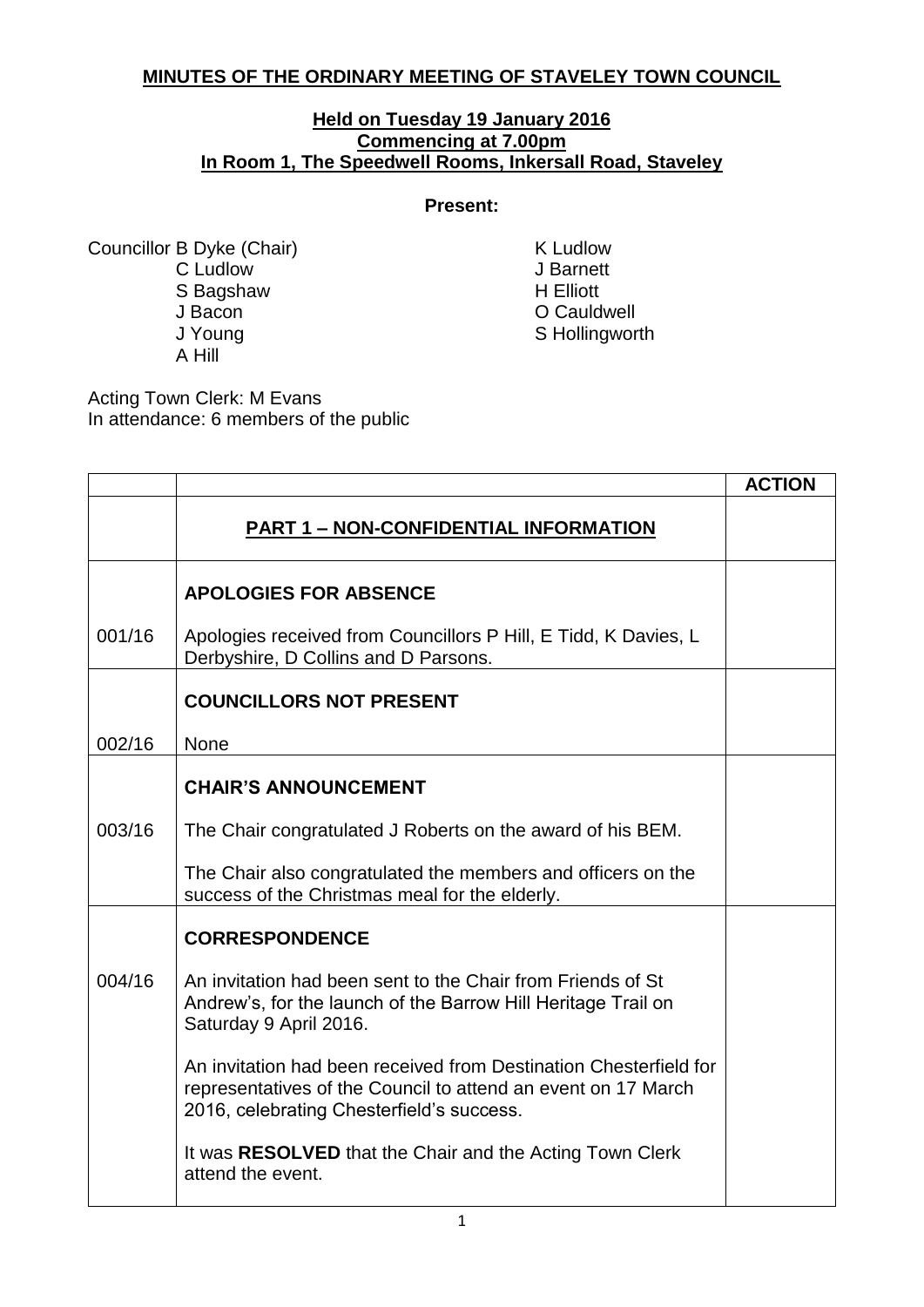|        | A letter to the Council from a family in New Zealand trying to<br>trace a family member in Staveley.                                                                                                                         |  |
|--------|------------------------------------------------------------------------------------------------------------------------------------------------------------------------------------------------------------------------------|--|
|        | A letter from Lightsource advising the Council that work was<br>about to start on the solar farm on Breck Lane.                                                                                                              |  |
|        | It was RESOLVED that the Acting Town Clerk ensures that the<br>£5k from this project is ring-fenced to activities for Barrow Hill.                                                                                           |  |
|        | <b>VARIATION OF ORDER OF BUSINESS</b>                                                                                                                                                                                        |  |
| 005/16 | It was RESOLVED that items 11 and 12 be put into<br>Establishment.                                                                                                                                                           |  |
|        | <b>DECLARATION OF MEMBERS' INTERESTS</b>                                                                                                                                                                                     |  |
| 006/16 | None.                                                                                                                                                                                                                        |  |
|        | <b>PUBLIC SPEAKING</b>                                                                                                                                                                                                       |  |
| 007/16 | John Morehen congratulated the Council on the Christmas lunch<br>for the elderly. He asked why £2000 had been granted from<br>Derbyshire County Council's Community Leadership Fund for<br>the meal.                         |  |
|        | Councillor B Dyke responded by saying that the event satisfied<br>the criteria for the funding and it was for the benefit of the<br>community.                                                                               |  |
|        | Marion Gerard highlighted an issue relating to parking problems<br>outside Brimington Junior School. She was advised to contact<br>Brimington Parish Council and/or Councillors John<br>Burrows/Terry Gilby or Tricia Gilby. |  |
|        | MINUTES OF THE ORDINARY MEETING OF STAVELEY<br><b>TOWN COUNCIL HELD ON 8 DECEMBER 2015</b>                                                                                                                                   |  |
| 008/16 | It was RESOLVED that the minutes of the Ordinary Meeting of<br>Staveley Town Council held on 8 December 2015 were<br>accepted as a true record.                                                                              |  |
| 009/16 | <b>MATTERS ARISING FROM THE ORDINARY MEETING OF</b><br><b>STAVELEY TOWN COUNCIL HELD ON 8 DECEMBER 2015</b>                                                                                                                  |  |
|        | Councillor A Hill welcomed M Evans to the role of Acting Town<br><b>Clerk and Financial Officer.</b>                                                                                                                         |  |
|        | <b>HEART OF STAVELEY PROJECT</b>                                                                                                                                                                                             |  |
| 010/16 | The Acting Town Clerk reported that he was meeting with M<br>Brooke on 20 January 2016 and he would update the Council<br>following that meeting.                                                                            |  |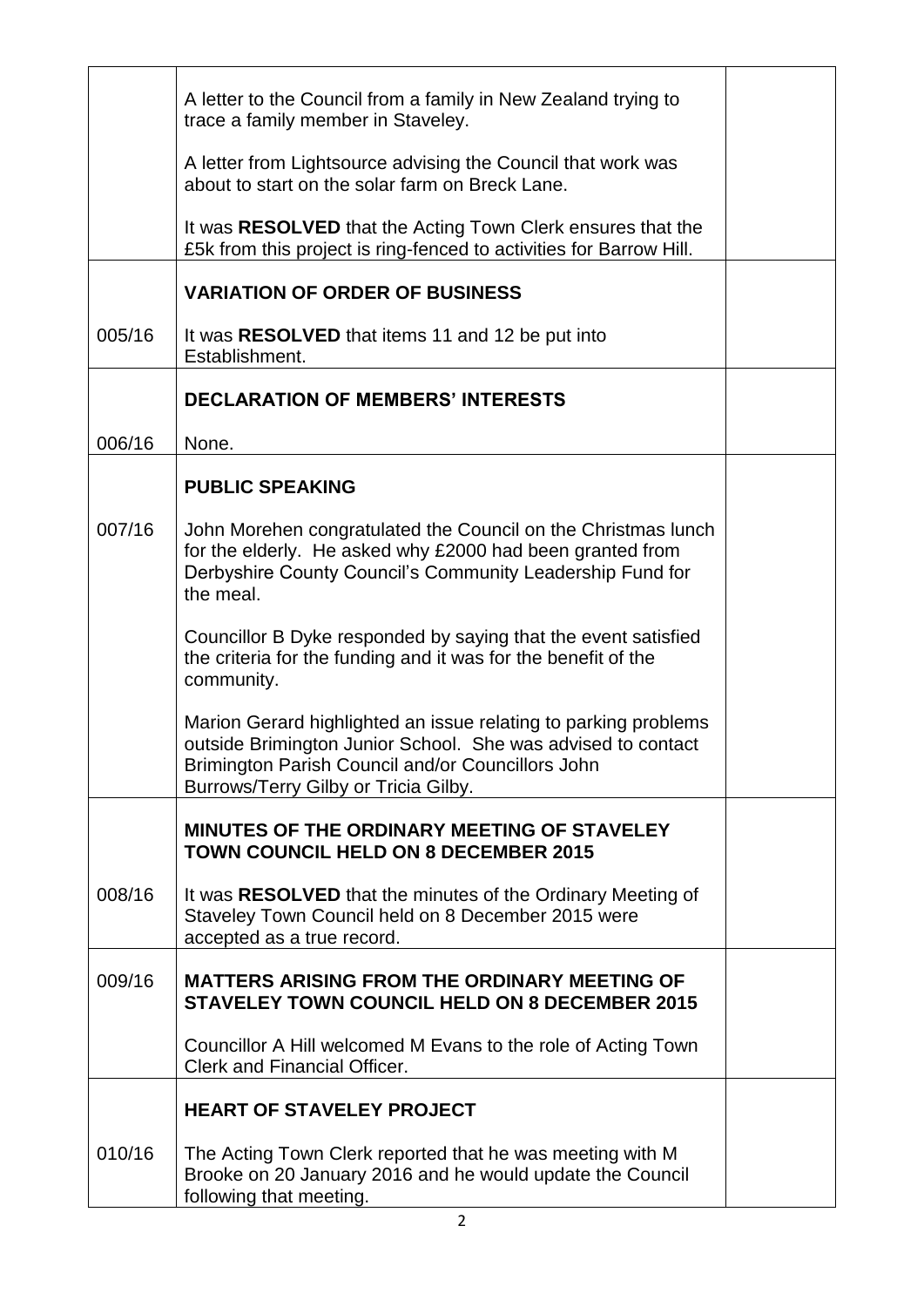|        | <b>WARD COUNCILLORS' REPORT</b>                                                                                                                                                                                                                                                              |  |
|--------|----------------------------------------------------------------------------------------------------------------------------------------------------------------------------------------------------------------------------------------------------------------------------------------------|--|
| 011/16 | Councillor J Bacon informed the meeting that a meeting of the<br>HS2 Action Group will be held at Netherthorpe School on Friday<br>5 February at 6.30pm to 8.00pm.                                                                                                                           |  |
|        | Councillor A Hill asked that any instances of antisocial behaviour<br>in the Staveley Area are reported to the police. There had been<br>some such behaviour in Duckmanton over the previous<br>weekend when it had snowed.                                                                  |  |
|        | <b>ALLOTMENTS</b>                                                                                                                                                                                                                                                                            |  |
| 012/16 | The Acting Town Clerk reported that CBC Councillor B Bingham<br>had enquired about future plans for Barrow Hill allotments.                                                                                                                                                                  |  |
|        | Councillor A Hill stated that he thinks the allotments are owned<br>by CBC and, whilst previously managed by STC, they were<br>closed pending the outcome of the masterplan for Barrow Hill.                                                                                                 |  |
|        | The Acting Town Clerk is to contact A Pashley at CBC.                                                                                                                                                                                                                                        |  |
|        | <b>ITEMS FOR ACTION</b>                                                                                                                                                                                                                                                                      |  |
| 013/16 | None.                                                                                                                                                                                                                                                                                        |  |
|        | <b>CHESTERFIELD BOROUGH COUNCIL</b>                                                                                                                                                                                                                                                          |  |
| 014/16 | Councillor C Ludlow informed the meeting that following the<br>Corporate Cabinet meeting held at CBC today, the likelihood<br>was for service cuts in 2016/17.                                                                                                                               |  |
|        | The new Queen's Park Sports Centre has opened and attracted<br>1000 new members and there is currently record membership at<br>the Healthy Living Centre.                                                                                                                                    |  |
|        | <b>FIXING OF THE COMMON SEAL</b>                                                                                                                                                                                                                                                             |  |
| 015/16 | None.                                                                                                                                                                                                                                                                                        |  |
|        | <b>PART II - CONFIDENTIAL BUSINESS</b>                                                                                                                                                                                                                                                       |  |
| 016/16 | <b>PUBLIC BODIES (ADMISSION TO MEETINGS) ACT 1960</b>                                                                                                                                                                                                                                        |  |
|        | <b>RESOLVED – That in view of the fact that publicity would be</b><br>prejudicial to the public interest by reason of the<br>confidential nature of the following matters, the<br>public and representatives of the press be<br>excluded from this meeting during the discussion<br>thereof. |  |